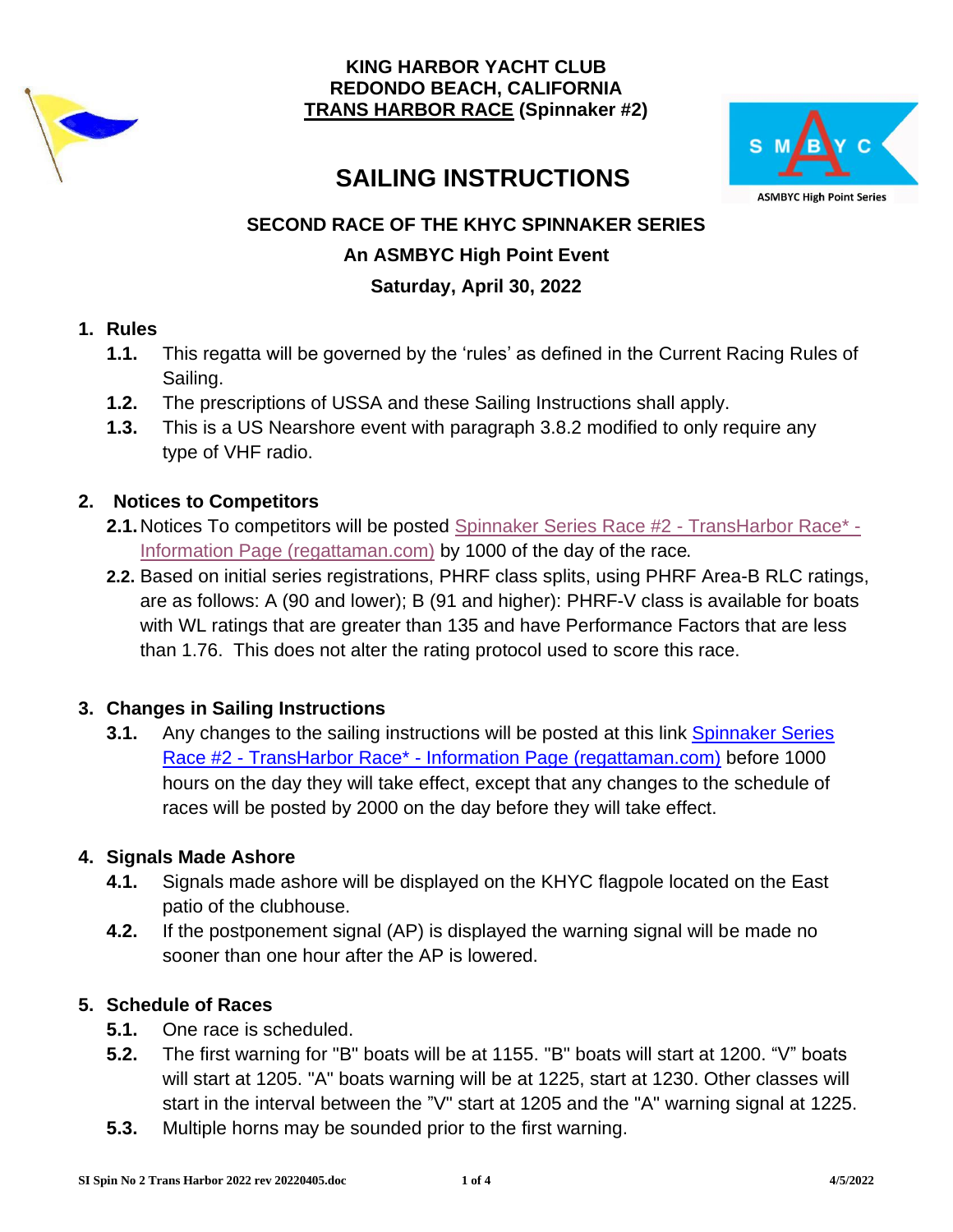### **6. Signals on the Race Committee Boat**

- **6.1.** Classes will start in the following order:
	- 6.1.1. 1155 PHRF-B Warning, code flag E
	- 6.1.2. 1200 PHRF-V Warning, code flag V
	- 6.1.3. 1225 PHRF-A Warning, code flag D
	- 6.1.4. Start times and flags for other classes will be posted on Regatta Management on race day.

#### **7. The Race Course**

- **7.1.** The racing area will be in the King Harbor/Marina Del Rey area as shown on the Trans Harbor Course Chart.
- **7.2.** The course will be: **Start @ Y - Fs – mdrSS – mdrDD - G - W – Finish**
- **7.3.** The distance is approximately 22.1NM.

#### **8. Marks**

**8.1.** Marks are spar buoys, inflatable replacements or a boat flying an orange flag in the approximate positions defined on the current KHYC Mark Guide.

#### **9. The Start**

- **9.1.** Race will be started using rule 26 with classes starting per paragraph 5.2 of this document.
- **9.2.** The starting line will be in the vicinity of "Y" mark between a staff displaying an orange flag on the race committee boat and a staff with an orange flag floating to port from the race committee boat.
- **9.3.** All boats must check in with the Race Committee on the water prior to **"their"** class warning signal.
- **9.4.** Boats whose preparatory signal has not been made shall **keep clear of all boats** whose preparatory signal has been made.
- **9.5.** The Race Committee will attempt to call on the course side (OCS) boats on VHF channel 78 after the starting signal. Failure to call a boat OCS is not grounds for redress.

#### **10. The Finish**

- **10.1.** The finish line will be at the harbor entrance between the R/C Boat and the red light on the east jetty ("east jetty light #2"). **W is a mark on the course.**
- **10.2.** Take your own time at the white entrance buoy (W) if the committee boat is not on station and report it to the Race Committee or Race Chair.
	- 10.2.1. Sail number
	- 10.2.2. Finish time, to the second
	- 10.2.3. Nearest boat ahead and behind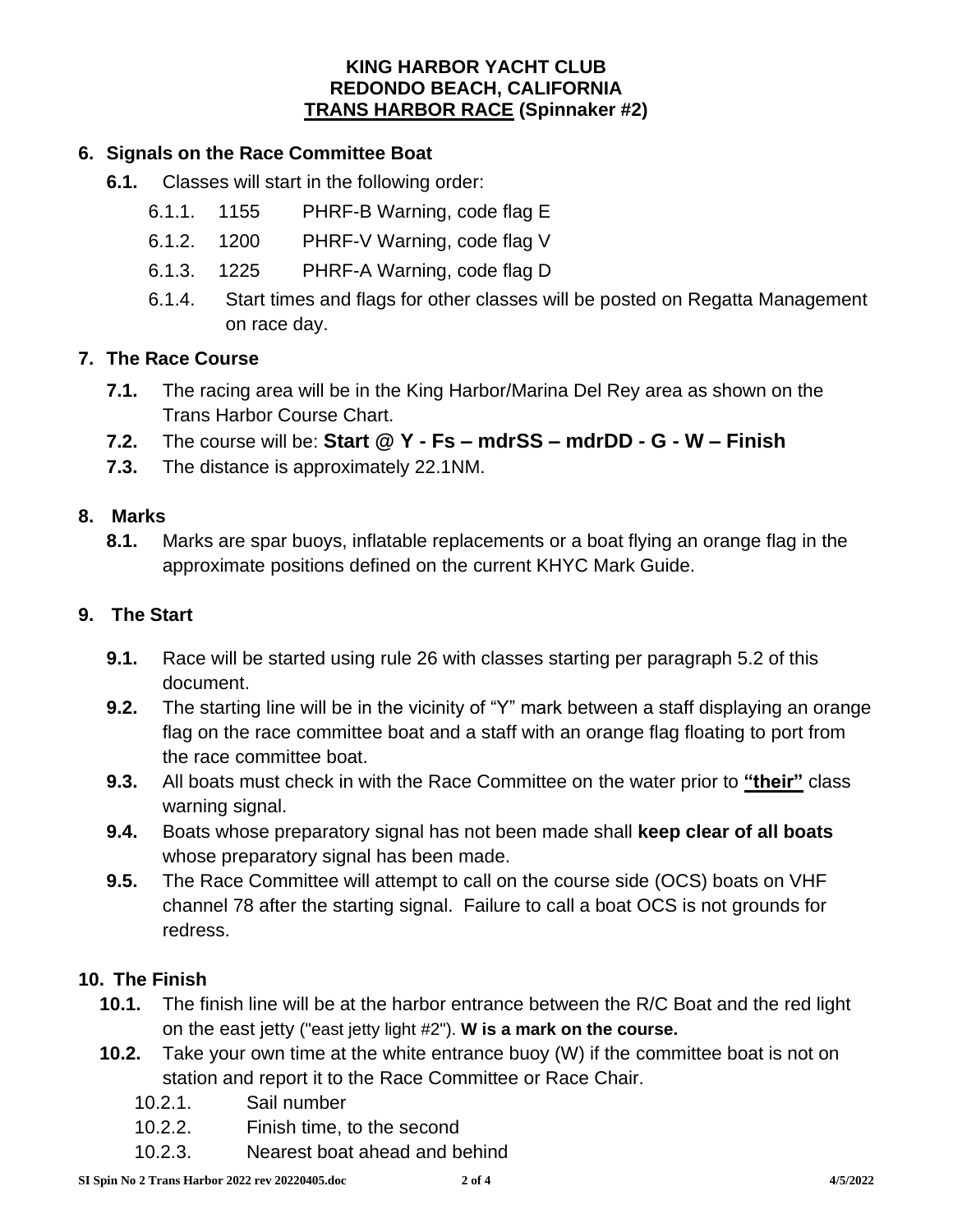## **11. Penalty System**

- **11.1.** The 720-degree turn penalty is replaced with a 360-degree turn penalty, to include one tack and one jibe, modifying the Scoring Penalty, rules 44.1, 44.2, and 44.3 shall not apply.
- **11.2.** Boats that accept and execute the turn's penalty shall sign up to that effect on the form posted on the Official Notice Board after the day's racing and within the protest time limit.

#### **12. Protests**

- **12.1.** Boats intending to protest must notify the RC boat upon finishing.
- **12.2.** Protests shall be written on forms available at the club and delivered to the Race Chairman or PRO within 45 minutes after the race committee boat docks.
- **12.3.** The Committee will sound one signal and post docking time on the Official Notice Board. Protests will be posted as they are submitted.
- **12.4.** Protests will be heard in the approximate order of receipt as soon as possible.

### **13. Scoring**

- **13.1.** The Low Point scoring system of RRS Appendix A.4 will apply as a single race event, except that scoring for DNC, DNS, DSQ, etc. will be the number of starters plus 1
- **13.2.** PHRF Area B Random Leg Course ratings apply with TOT scoring.
- **13.3.** Cruising Boats will be scored TOT using their PHRF ratings if available, otherwise the Race Committee will assign an appropriate rating.
- **13.4.** Non-spinnaker offsets will not apply.
- **13.5.** PHRF & SCYA club affiliation is not required for Cruiser, Multihull and One Design classes.
- **13.6.** One Design and Multihull entries must meet the eligibility requirements of their classes.

## **14.Safety (Category and Crew)**

- **14.1.** All boats must check in with the Race Committee on the water prior to their class warning signal.
- **14.2.** A boat retiring **must** notify the committee ASAP or before the last boat to finish (whichever is sooner). KHYC and the RC monitor VHF Channel 78.

#### **15. Prizes**

- **15.1.** Individual trophies will be awarded at KHYC after the race. The Fisherman's (PHRF A) and the Jimmie Morris (PHRF B) perpetual trophies will be awarded at the KHYC annual awards event.
- **15.2.** PHRF V will be competing for their own perpetual if one is dedicated.